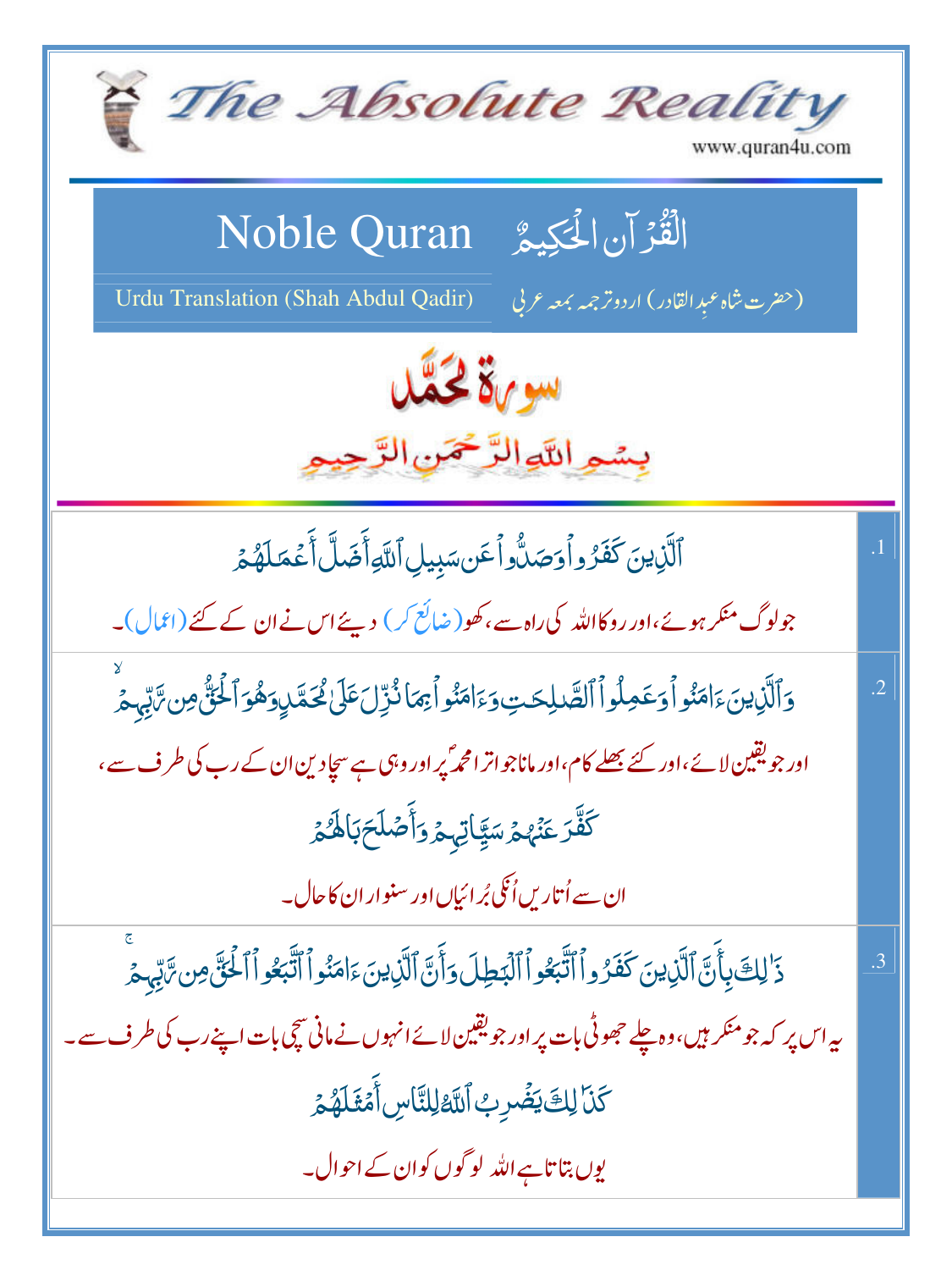فَإِذَالَقِيشُمُ ٱلَّذِينَ كَفَرُواْفَضَرُبَٱلرِّقَابِ توجب تم بھڑ و(لڑ و)منکر وں سے تو گر د نیں ہیں مار ٹی۔ حَقِّ ٓ إِذَآ أَثَّخَنتُمُوهُمَ فَشُلُّواۡ ٱلۡوَثَاقَ يہاں تک جب کٹاؤڈال چکے ان ميں، تومضبوط باند ھو قيد (قيد يوں کو)، فَإِمَّا مَتَّابَعُلُ وَإِمَّا فِىَ آءً حَتَّى تَضَعَ ٱلْحَرْبُ أَوَرْابَهَا پھر یااحسان کر و پیچھیے(اسکے بعد )اور یاحچٹر وائی(فدیہ)لو،جب تک رکھ دے لڑائی اپناراحی<sub>ٹ</sub> (<sup>ختم</sup> ہو جائے)۔ ذَلِكَ ىيەس چكے! <u>و</u>َلَوۡ يَشَأۡءُ ٱللَّهُ ٱلۡتَصَدَمِنۡهُمۡ وَلَٰكِن لِّيۡبَٰلُوَٱبۡعۡضَـٰكُم بِبَعۡضٍ اور اگر چاہے اللہ توبدلہ لے ان سے، پر جانچنے کو تمہارے ایک سے دوسرے کو۔ وَٱلَّذِينَ قُتِلُواً فِى سَبِيلِ ٱللَّهِ فَلَن يُضِلَّ أَعۡمَلَهُمۡ اور جولوگ مارے گئے اللہ کی راہ میں، تو نہ کھو دے (ضائع کرے ) گاان کے گئے (اعمال)۔ سَيَهْلِيهِمُ وَيُصۡلِحُ بَالۡهُمۡ 5 ان کوراہ دے گااور سنوارے گاان کاحال، وَيُدۡكِرُهُمُ ٱلۡجَٰٓئَةَ عَرَّفَهَاهُمۡمَّ  $.6$ اور داخل کرے گاان کو بہشت **میں معلوم** کر وادی ہے ان کو۔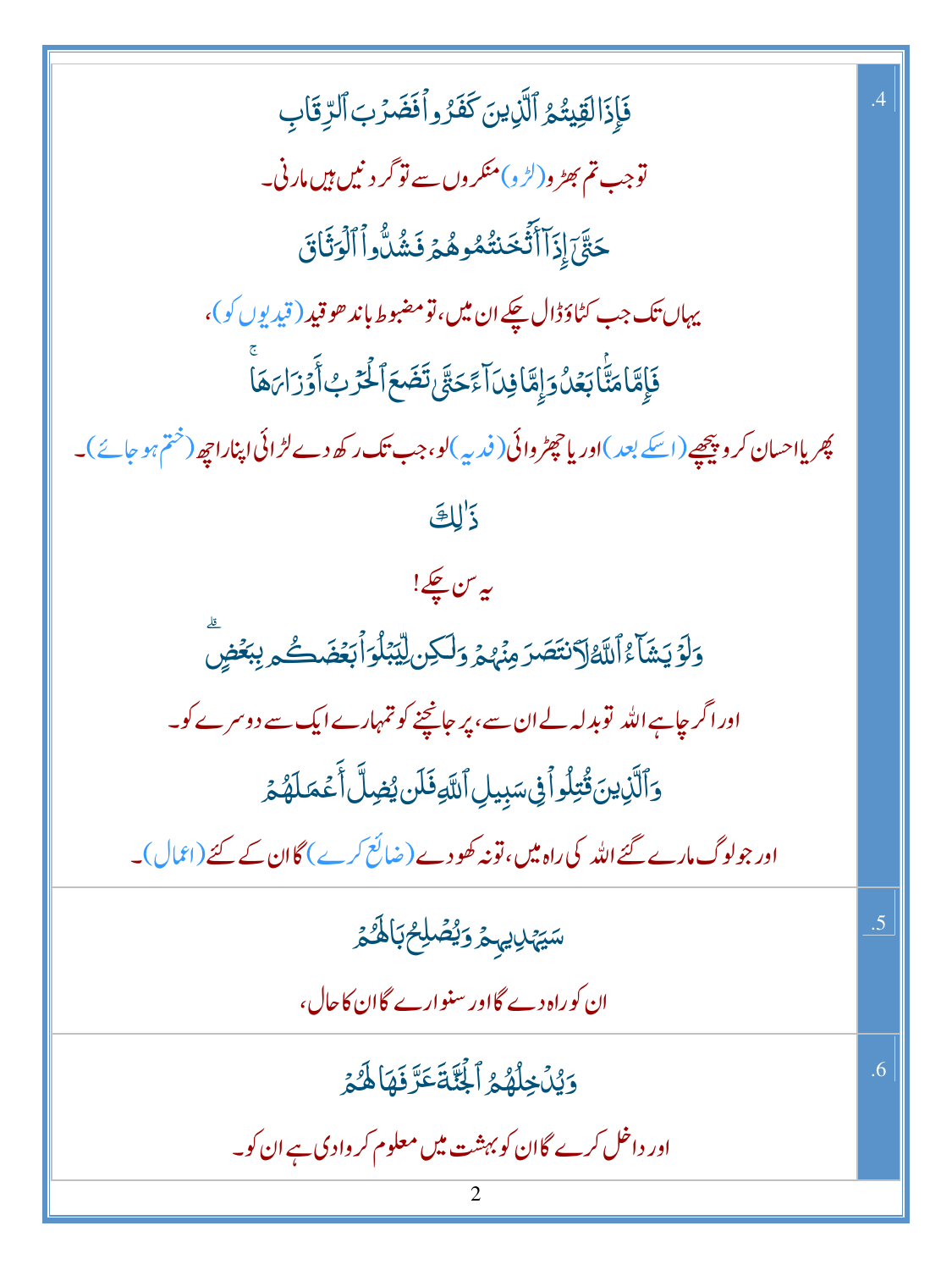| يٓٲۘٞێ۠ؠٓٵٱڷؘۜڒؚؠڹؘۦٙٳڡؘڹ۠ۅٙٲٳۣڹڗؘٮؘۨٮ۫ڞۢڒٛۅٲٱڷڶٲؾٮؘڟؙٮۯڴۮۏؽڎ۫ڹؚۜؾ۬ٲ۠ۊۘۘ۬ڎؘڶڡؘڴۮ                                 | .7                |
|------------------------------------------------------------------------------------------------------------------|-------------------|
| اے ایمان دالو! اگر تم مد د کر وگے اللہ کی، تووہ تمہاری مد د کرے گا اور جمادے گا تمہارے پاؤں۔                     |                   |
| وَٱلَّٰٓنِينَ كَفَرُواۡفَتَعۡسَاۤلَهُمۡ وَأَضَلَّاۡ أَعۡمَلَهُمۡ                                                 | $\boldsymbol{.8}$ |
| اور جولوگ منکر ہوئے ان کو لگی ٹھوکر ،اور کھو دیئے (ضائع کئے )ان کے کیئے (اعمال)۔                                 |                   |
| ذَٰ لِكَ بِأَهْمَ كَرِهُواۡ مَاۤ أَنزَلَ ٱللَّهُ فَأَحۡبَطَ أَعۡمَلَهُمۡ                                         | 9.                |
| یہ اس پر کہ انہوں نے پسند نہ رکھاجواُ تارااللہ نے، پھر اکارت کر دیئے ان کے کہیئے (اعمال)۔                        |                   |
| أَفَلَمُ يَسِبِرُواْ فِى ٱلْأَرْضِ فَيَنظُرُواْ كَيْفَ كَانَ عَقِبَةُ ٱلَّذِينَ مِن قَبَلِهِمْ                   | .10               |
| کیا پھرے نہیں ملک (زمین) میں کہ دیکھیں آخر کیساہواان کاجو پہلے تھے اُن سے ؟                                      |                   |
| دَمَّرَ ٱللَّهُ عَلَيۡہِ مِّ وَلِلۡكَفِرِینَ أَمۡثَلُهَا                                                         |                   |
| اکھاڑ مارااللہ نے ان کو۔اور منکر وں کو ملتی ہیں ایسی چیزیں (نتائج)۔                                              |                   |
| ذَالِكَ بِأَنَّ اللَّهَ مَوْلَى ٱلَّذِينَ ءَامَنُو أَوَأَنَّ ٱلْكَفِرِينَ لَا مَوْلَىٰ لَهُ مُ                   | .11               |
| ىيە اس پر كەاللە <sub>ر</sub> رفيق ہے ان كاجويقين لائے،اور جومنكر <del>ب</del> يں ان كار فيق نہيں كوئى۔          |                   |
| إِنَّ اللَّهَ يُدۡ خِلُ ٱلَّذِينَ ءَامَنُو أَوَعَمِلُواۡ ٱلصَّلِحَتِ جَنَّتٍ بَجُّرِى مِن تَحۡيۡمَا ٱلۡأَنۡهَٰزَ | .12               |
| مقرر الله   داخل کرے گا انکو جو یقین لا ئے اور کئے بھلے کام، باغوں میں، نیچے بہتی انکے ندیاں۔                    |                   |
| وَٱلَّذِينَ كَفَرُواۡ يَتَمَتَّعُونَ وَيَأۡكُلُونَ كَمَاتَأۡكُلُ ٱلۡأَنۡعَـٰمُ وَٱلنَّامُ مَثۡوَىٰ لَهُمۡ        |                   |
| اور جو منکر ہیں، بر تے ہیں اور کھاتے ہیں، حبیبا کھائیں ڈھور ( جانور )،اور آ گ ہے گھر ان کا۔                      |                   |
|                                                                                                                  |                   |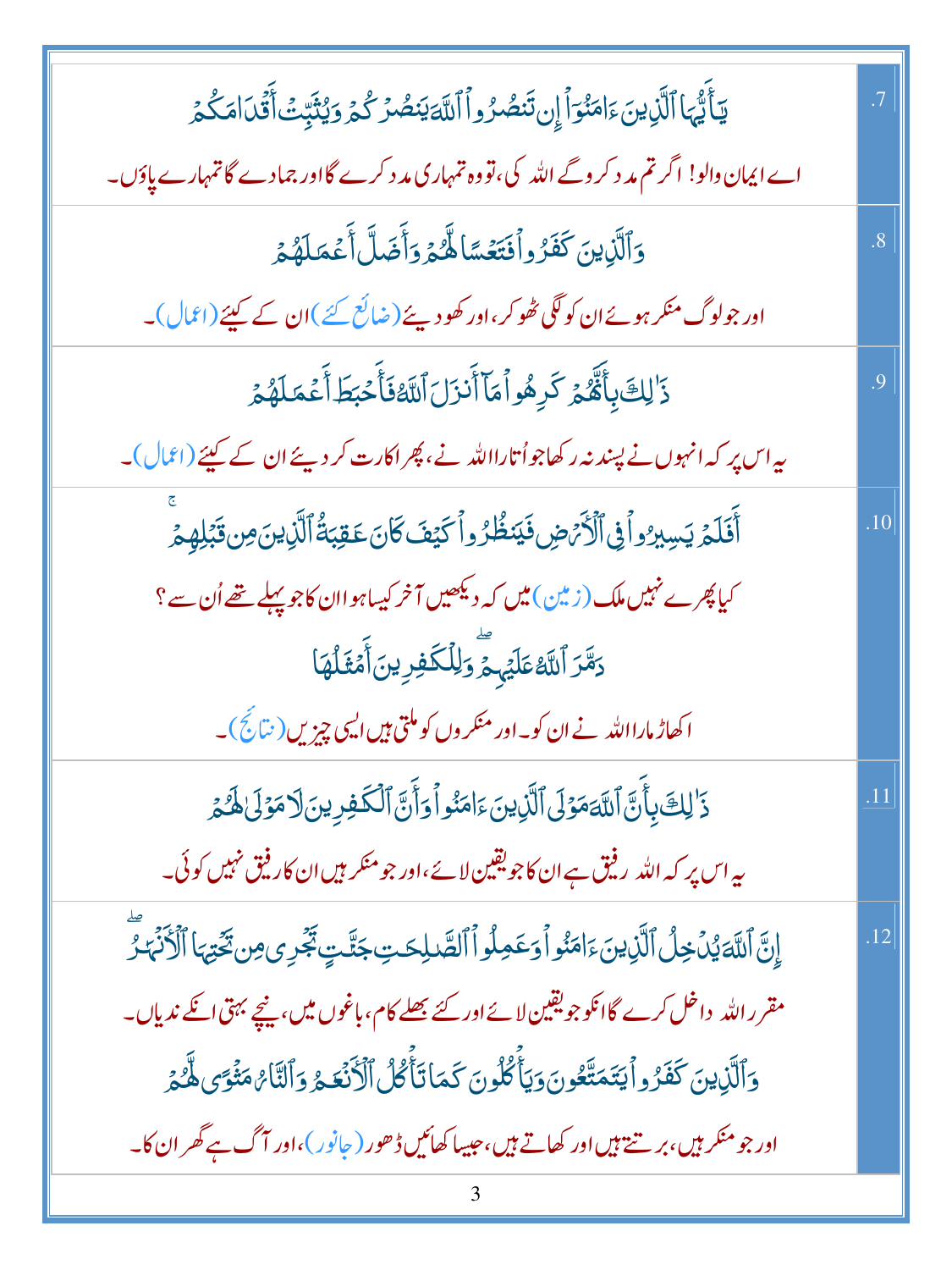| <u>و</u> َكَأَيِّن مِّن ثَرَيةٍۿِيَ أَشَلُّ ثُوَّةًمِّن ثَرَيتِكَ ٱلَّتِيَ أَخْرَجَتُكَ أَهۡلَكۡنَهُمۡ ۚ | .13 |
|----------------------------------------------------------------------------------------------------------|-----|
| اور کتنی تھیں بستیاں،جو زیادہ تھیں زور میں اس تیر ی بستی سے،جس نے تجھ کو نکالا۔                          |     |
| ہم نے ان کو کھیا( ہلاک کر) دیا،                                                                          |     |
| فَلَانَاصِرَهُمُ                                                                                         |     |
| چر کوئی نہیں ان کامد د گار۔                                                                              |     |
| ٲ <b>ؘٛۘۘۘۮٙ</b> ػ؈ <b>ڬ</b> ڷ؏ػڶۣڹێۣؽٙۊٟڡؚۜٞڽ؆ؚڹؚۜڢؚۦػؘڡٙڹۯ۠ؾٟٚڹؘڶ <i>ڴۺ</i> ۊۦ۠ڠڡٙڸڢؚۦ                 | .14 |
| بھلاایک جو چلتاہے سو حجھی راہ پر اپنے رب کی، بر ابر اس کے جس کو بھلاد کھایااس کابُر اکام؟                |     |
| وَاتَّبَعُوَاٰأَهُوَاۤءَهُمِ                                                                             |     |
| اور جلتے ہیں اپنے جاؤں (خواہشات) پر۔                                                                     |     |
| مَّثَلُ ٱلۡجُنَّةِ ٱلَّتِى وُعِدَ ٱلۡمُتَّقُونَ                                                          | .15 |
| احوال اس بہشت کا،جو وعدہ ہے ڈر والوں (متقیوں) کو                                                         |     |
| فِيهَآ أَنۡهَـٰرٌ مِّنۥمَّآءٍغَبَّرِۦٓاسِنِ                                                              |     |
| اس میں نہ <sub>ریں</sub> ہیں یانی کی،جو بُونہیں کر گیا۔                                                  |     |
| <u>و</u> ٙٲؙٮ۬ۘٛؠ۬ٮ۠ڒ۠ڡؚڹڷؖڹڹۣڷؖؽ۬ؾؘۼؘڹۜ <i>۠ڗ۫</i> ڟؘۼۿڡٛ                                               |     |
| اور نہریں ہیں دو دھ کی، جس کامز انہیں پھر ا(بدلا)۔                                                       |     |
| <u>ۅ</u> ٲؘٮ۬ۛؠۧ <i>ۮ۠</i> ڡؚۨۨڽ <del>ؘڂ</del> ٞؗڞٙڔڷڷۜۊٟڷڶۺ۠ڔۑڹؽ                                        |     |
| اور نہریں ہیں شر اب کی، جس میں مز ہ ہے پینے والوں کو۔                                                    |     |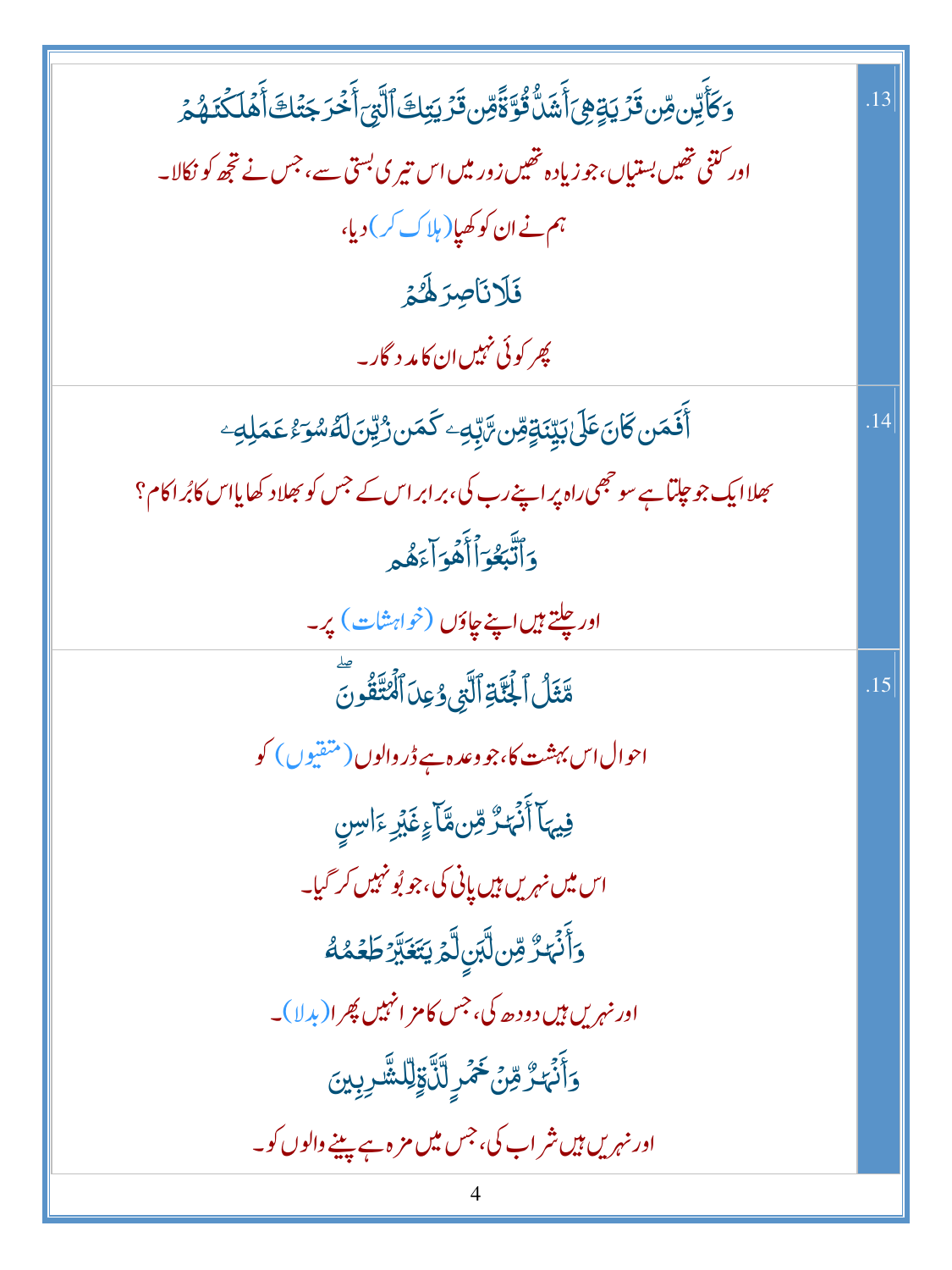| <u>ۅ</u> ٲۧۮ۬ؠۜڒ۠ۊڹۘ؏ؘۺڶ؆۠ڞڡۣۨؖٞ                                                                   |     |
|----------------------------------------------------------------------------------------------------|-----|
| اور نہریں <del>ہ</del> یں شہد کی، حج <i>م</i> اگ اتاراہو ا۔                                        |     |
| <u>ۅٙڟۘۘ۠ٛؽۄ۫ڣؠؠ</u> ؘٳڝ <i>ڰ۠</i> ڸۨؖٲڵؿ۠ۜۧڡؘڗٮؾۅؘڡؘۼؙڣۯۊٚٛ۠ڡؚۨڽ؆ؚٙڹۨؠ؞ؖ                          |     |
| اور ان کو دہاں سب طرح کے میوے،اور معافی ہے ان کے رب سے۔                                            |     |
| ػٙڡؘ <i>ڹٙ</i> ۿؙۏڂۘڸڵٞ؋ۣٱڶڹؖٞٵ <i>ڹ</i> ۏۺڨؙۅٱ۫ڡؘٲۼؘڂۿؚۑڡٵڧؘڦؘڟؖۼٲۧۿؘۼٲ <sub>ٷۿ۠ۿ</sub>           |     |
| برابراس کے جوسد ار ہتاہے آگ(جہنم)میں،اور پلایاہےان کو کھولٹاپانی،نوکاٹ نکلاان کی آنتیں۔            |     |
| <b>وَمِنۡهُم مَّن يَسۡتَمِعُۚ إِلَيۡكَ</b>                                                         | .16 |
| اور بعضے ان میں کہ کان رکھتے ہیں تیر کی طرف۔                                                       |     |
| حَتَّىٰٓ إِذَا خَرَجُواْمِنۡ عِندِكَ قَالُواۡ لِلَّذِينَ أُوتُواۡ ٱلۡفِلۡمَ مَاذَاقَالَ ءَانِفَاۤا |     |
| یہاں تک کہ جب نکلیں تیرے پاس سے ، کہتے ہیں ان کو جن کو علم ملا، کیا کہا تھااس شخص نے انھی؟         |     |
| أَوۡلَٰٓىٕكَٱلَّٰٓزِينَ طَبَعَٱلَّامُٓعَلَىٰ قُلُوبِيٖحۡ وَٱتَّبَعُوٓٱأَهُوَآءَهُمۡ                |     |
| یہ وہی ہیں جن کے دل پر مُہر رکھی ہے اللہ نے،اور (وہ) چلے ہیں اپنی چاؤں (خواہشات) پر۔               |     |
| وَٱلَّٰٓڶؚۣڮڹۘ۩هۡتَلَوۡاۡٓٓٓٓٓڗؘٳدَهُمۡ ِهُلَّیۡ وَءَاتَنهُمۡ تَقۡوَلهُمۡ                          | .17 |
| اور جولوگ راہ پر آئے ہیں،ان کواور بڑھی اس سے سو جھ ( ہدایت )اور ان کواس سے ملا نیچ کر جلنا۔        |     |
| فَهَلَ يَنظُرُونَ إِلَّا ٱلسَّاعَةَأَن تَأْتِيَهُم بَغُنَةً                                        | .18 |
| اب یہی راہ دیکھتے ہیں اس گھڑی( قیامت ) کی، کہ آ کھڑی ہو ان پر اچانک۔                               |     |
|                                                                                                    |     |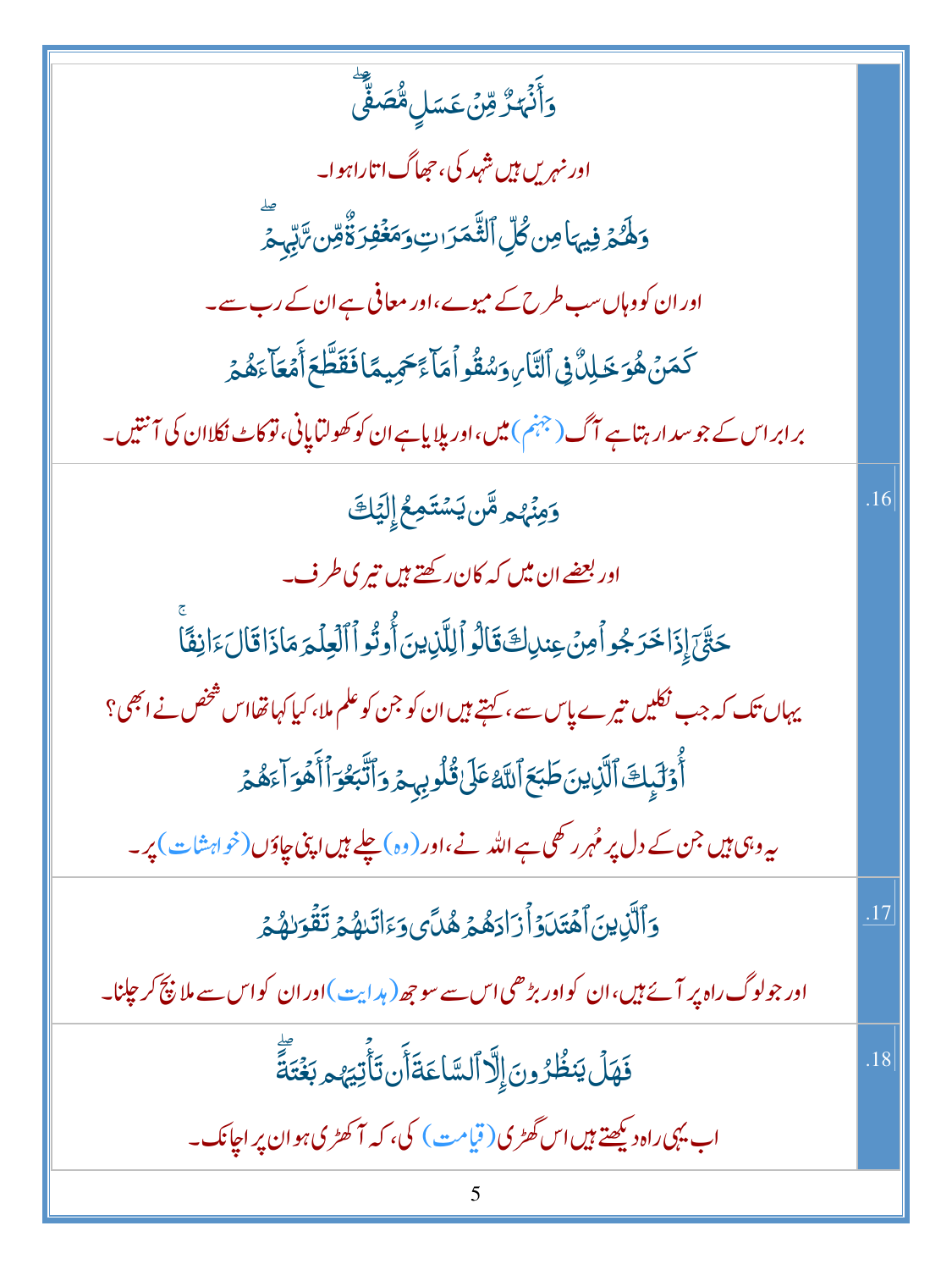| فَقَلۡ جَآءَأَشۡرَاطُهَا                                                                                  |     |
|-----------------------------------------------------------------------------------------------------------|-----|
| کیو نکہ آچکی ہیں اس کی نشانیاں۔                                                                           |     |
| فَأَنَّىٰٰلَهُمۡۚ إِذَاجَآءَتُهُمۡ ذِكۡرَالِهُمۡ                                                          |     |
| سو کہاں ملے گی ان کو جب وہ آ مپنچی، سمجھ پکڑنی(نصیحت قبول کرنی)۔                                          |     |
| فَأَعۡلَمۡ أَنَّهُ لَآ إِلَٰٓ إِلَّا ٱللَّهُ                                                              | .19 |
| سونوجان رکھ کہ <sup>کس</sup> ی کی بند گی نہیں سوااللہ کے،                                                 |     |
| <u>ۅ</u> ٲۺؾؘۼۘۛڣۯٳڸۯؘڹؗۑڬۅؘڶؚڶۿۏؙٛڡؚڹؾ؈ؘٲڵۘٷٛڡؚٸؘؾؖ                                                      |     |
| اور معافی مانگ اپنے گناہ کو،اور ایمان دار مر دوں کواور عور توں کو۔                                        |     |
| وَٱللَّهُ يَعۡلَمُ مُتَقَلِّبَكُمۡ وَمَثۡوَلِكُمۡ                                                         |     |
| اور الله کومعلوم ہے گشت (سر گر میاں) تمہاری اور گھر (ٹھکانا) تمہارا۔                                      |     |
| وَيَقُولُ ٱلَّذِينَءَامَنُواْلَوَلَا ذُرِّلَتَ سُوِيَّةً                                                  | .20 |
| اور کہتے <b>ہیں ایمان د</b> الے، کیوں نہ اتری ایک سُورت ( <sup>جس</sup> میں جہاد کا حکم ہو )؟             |     |
| فَإِذَآ أُنزِلَتۡ سُوِىَةٌ مُّحۡكَمَةٌوَذُكِرَ فِيهَا ٱلۡقِتَالُ                                          |     |
| چر جب اتری ایک <sub>شو</sub> رت جانچی ہوئی(واضع احکام والی)،اور ذکر ہو ااس میں لڑائی کا،                  |     |
| ىَ أَيۡتَ ٱلَّذِينَ فِى قُلُوبِهِم مَّرَضٌ يَنظُرُونَ إِلَيۡكَ نَظَرَ ٱلۡمَغۡشِيِّ عَلَيۡوِمِنَ ٱلۡمَوۡتِ |     |
| توتُود بکھتاہے جنکے دل میں روگ ہے، تکتے ہیں تیر ی طرف، جیسے تکتاہے کوئی بیہوش پڑامرنے کے وقت              |     |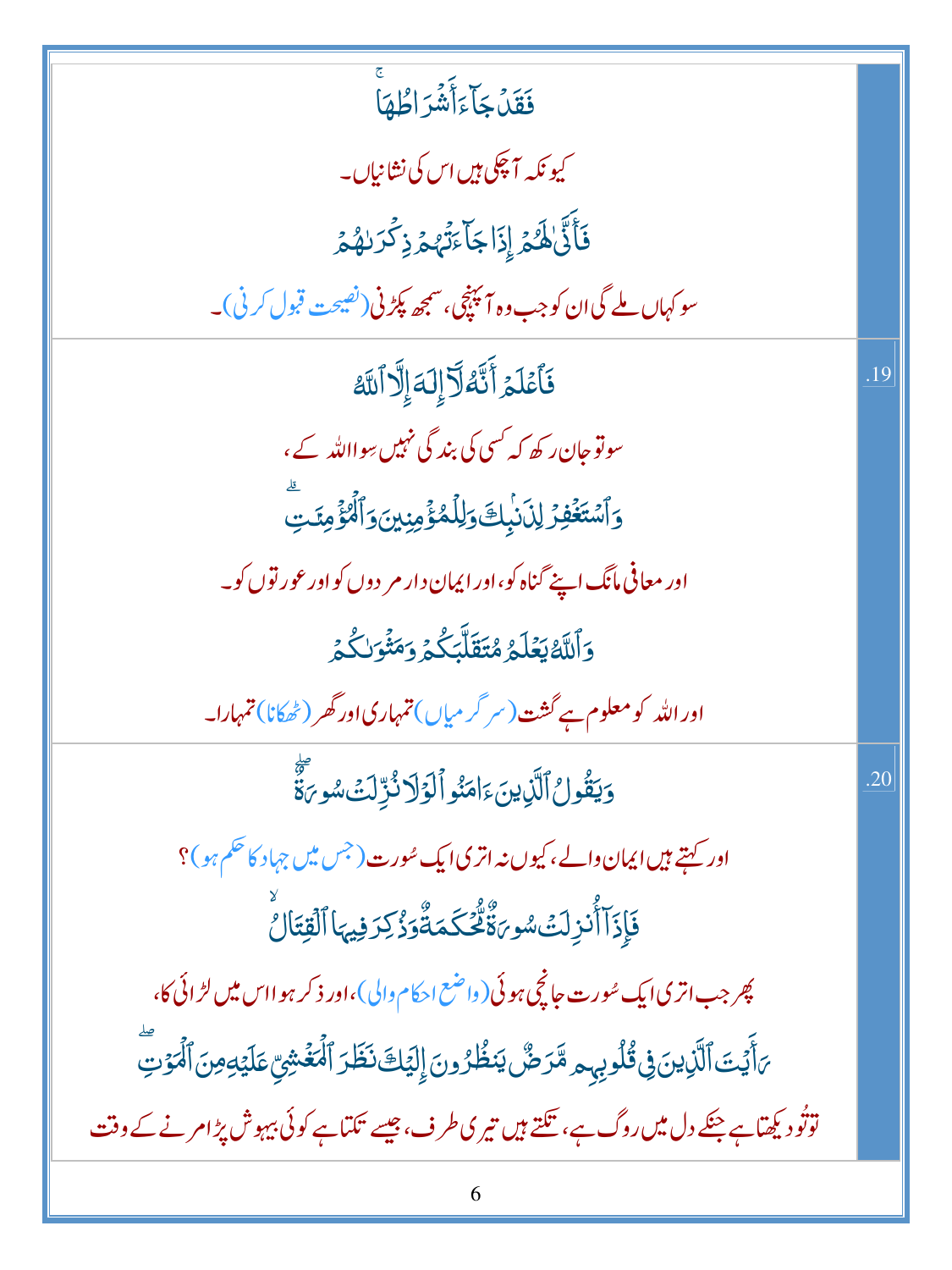| سوخراني ہے ان کی۔                                                                                   |                  |
|-----------------------------------------------------------------------------------------------------|------------------|
| فَأَوْلَىٰ لَهُمْ                                                                                   |                  |
| ڟؘٵۼۘڎ۠ۏ <i>ۊٙ</i> ۯڷۿٷۯۅٮ۠ۨ                                                                        | $\overline{.21}$ |
| (اور خو ب کام تو) حکم ماننا ہے اور بھلی بات کہنی ،                                                  |                  |
| فَإِذَا عَزَمَ ٱلْأَمۡدُ فَلَوۡصَلَقُواۡ ٱللَّهَ لَٰٓكَانَ خَبۡرَ ۚ الْمُحۡمَرِ                     |                  |
| چر جب تاکید ہو کام(چہاد) کی، تواگر سچے رہیں اللہ سے، توان کا بھلاہے۔                                |                  |
| فَهَلْ عَسَيۡتُمۡ إِن تَوَلَّيۡتُمۡ أَن تُفۡسِدُواۡ فِى ٱلۡأَرۡهَضِ وَتُقَطِّعُوٓ ٱ أَهۡحَامَكُمۡ   | .22              |
| چرتم(منافقوں) سے یہ بھی تو قع ہے اگر تم کو حکومت ہو کہ خرانی ڈالوملک میں اور توڑواپنے ناتے (ریشتے ) |                  |
| أُوَّلَيِكَ ٱلَّذِينَلَغَنَهُمُ ٱللَّهُ فَأَصَدَّهُمۡ وَأَعۡعَىٰٓأَبۡصَدَهُمۡ                       | .23              |
| ایسے لوگ وہی ہیں جن کو پھٹکارااللہ نے، پھر کر دیاان کو بہ <sub>ر</sub> ے،اور اندھی ان کی آئمھیں۔    |                  |
| أَفَلَا يَتَدَبَّرُونَ ٱلْقُرْءَانَ أَمْرَعَلَىٰ قُلُوبِ أَقَّفَاهُآ                                | .24              |
| کیادھیان نہیں کرتے قر آن میں یادِلوں پرلگ رہے ہیں اُن کے قفل (تالے)؟                                |                  |
| إِنَّ ٱلَّذِينَ ٱمَتَلُّواۡ عَلَىٰٓ أَدۡبَرِهِم مِّنۡ بَعۡلِمَا تَبَيِّنَ لَهُ مُ ٱلۡمُنَى          | .25              |
| جولوگ الٹے پھر گئے اپنی پیٹھ پر، پیچھے اس سے کہ کھل چکی ان پر راہ (ہدایت)،                          |                  |
| ٱلشَّيْطَنُ سَوَّلَ لَهُمْ وَأَمَلَىٰ لَهُمْ                                                        |                  |
| شیطان نے بنائی ان کے دل میں (پ <sub>یر</sub> راہ)اور دیر کے وعدے دیئے۔                              |                  |
|                                                                                                     |                  |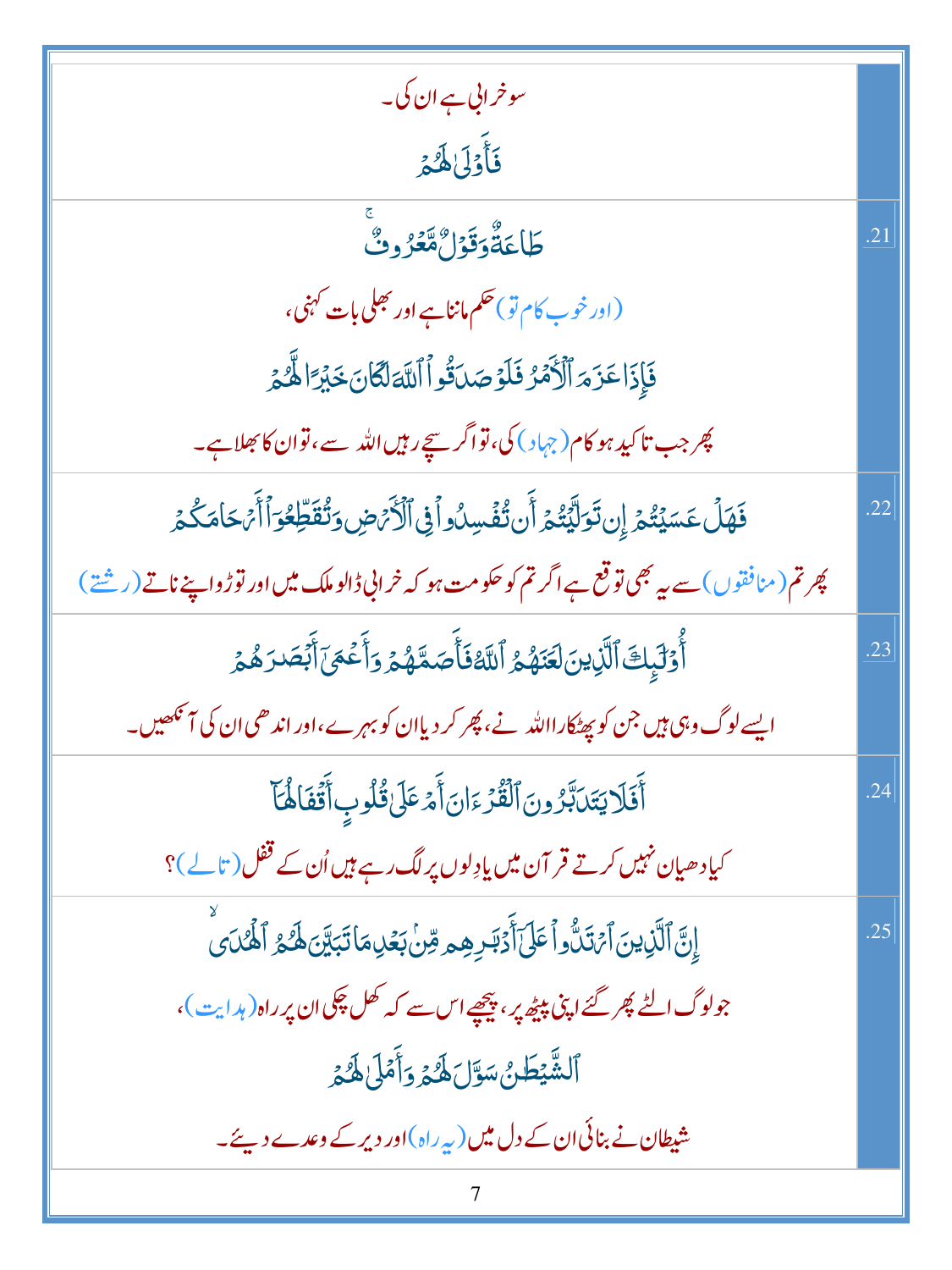| ذَٰ لِكَ بِأَنَّهُمۡ قَالُواۡ لِلَّذِينَ كَرِهُواۡ مَانَزَّلَ ٱللَّهُسَنُطِيعُكُمۡ فِى بَعۡضِ ٱلۡأَمۡرِ | .26 |
|---------------------------------------------------------------------------------------------------------|-----|
| بیراس واسطے کہ انہوں نے کہاان سے،جو پیز ار ہیں اللہ کے اُتارے سے،                                       |     |
| ہم تمہاری بات بھی مانیں گے بعضے کام میں،                                                                |     |
| وَٱللَّهُ يَعۡلَمُ إِسۡرَاٰءَهُمۡ                                                                       |     |
| اوراللہ جانتاہےان کامشورہ کرنا۔                                                                         |     |
| فَكَيْفَ إِذَاتَوَنَّتَهُمُ ٱلۡمَلَٓبِكَةُٰيَضۡرِبُونَوُجُوهَهُمۡ وَأَدۡبَدَهُمۡ                        | .27 |
| پھر کیسا(حال)ہو گاجب کہ فرشتے جان نکالیں گے ان کی مارتے جاتے ہیں ان کے منہ پر اور پی <u>ٹ</u> ھ پر۔     |     |
| ذَٰ لِكَ بِأَنَّهُمُ ٱتَّبَعُواُمَاۤ أَسۡخَطَ ٱللَّهَوَكَرِهُواۡ مِضۡوَا نَهُ                           | .28 |
| ىيەاس پر كەوەپلے اس راہ جس سے الله بېز ار،اور نە پسند كى اس كى خوشى،                                    |     |
| فأُحۡبَطَأَعۡمَلَهُمۡ                                                                                   |     |
| پھراُس نےاکارت کر دیئے ان کے گئے (اٹمال)۔                                                               |     |
| أَمْ حَسِبَ ٱلَّذِينَ فِى قُلُوبِهِم مَّرَضٌ أَن لَّن يُخُرِجَ ٱللَّهُ أَضَّعَنَهُمُ                    | .29 |
| کیاخیال رکھتے ہیں جن کے دل میں روگ ہے، کہ اللہ نہ کھولے گاانکے جیوں ( دلوں ) کے پیر (کھوٹ )۔            |     |
| وَلَوۡ نَشَآءُ لَأَيَٰٓ يُنَكَهُمۡ فَلَعَرَفَتَهُمۡ بِسِيمَهُمۡ                                         | .30 |
| اور اگر ہم جاہیں تجھ کو د کھادیں ان کو،سو پہچان تو چکاہے تُوائکے چہرے سے،                               |     |
| 8                                                                                                       |     |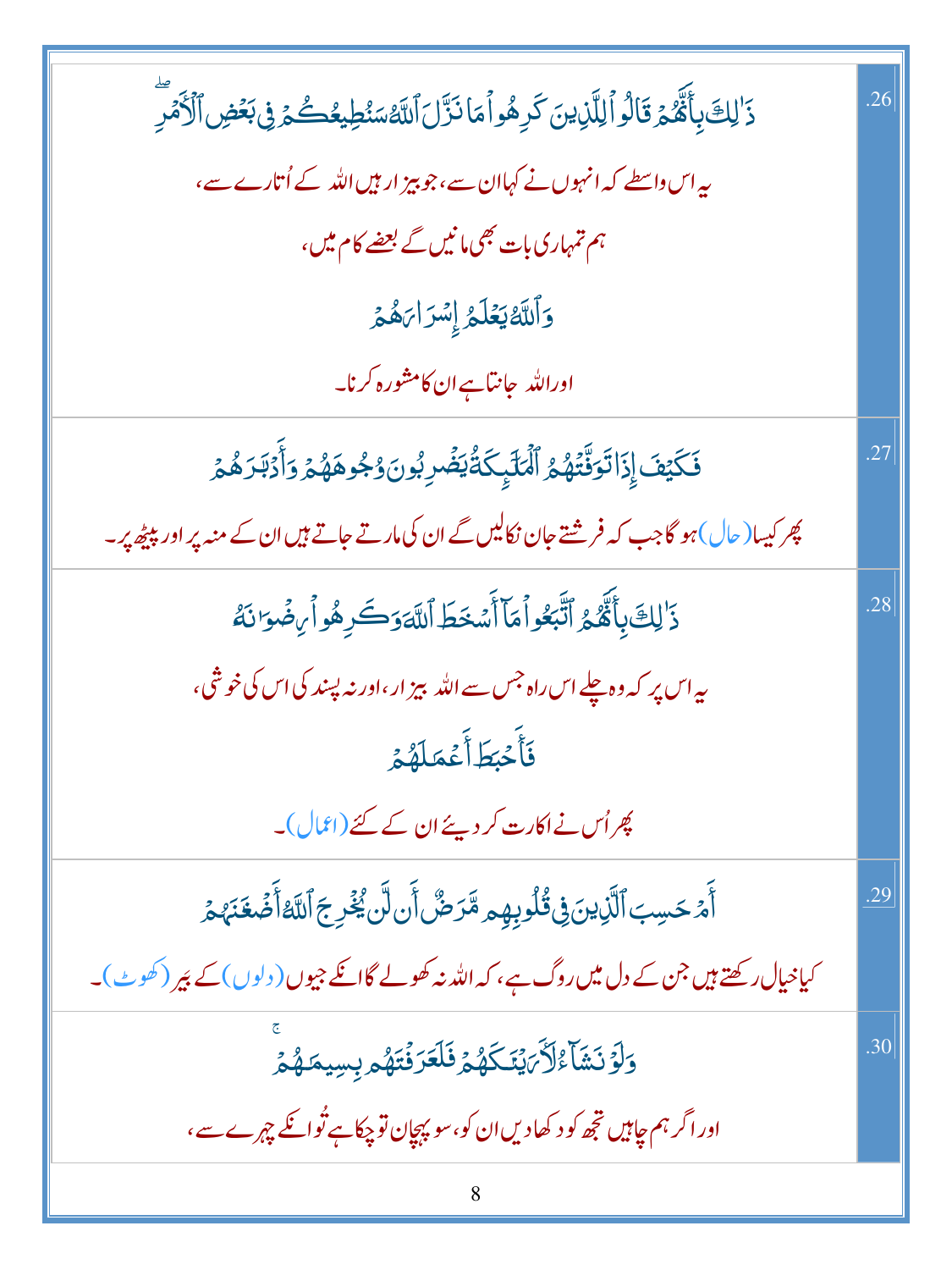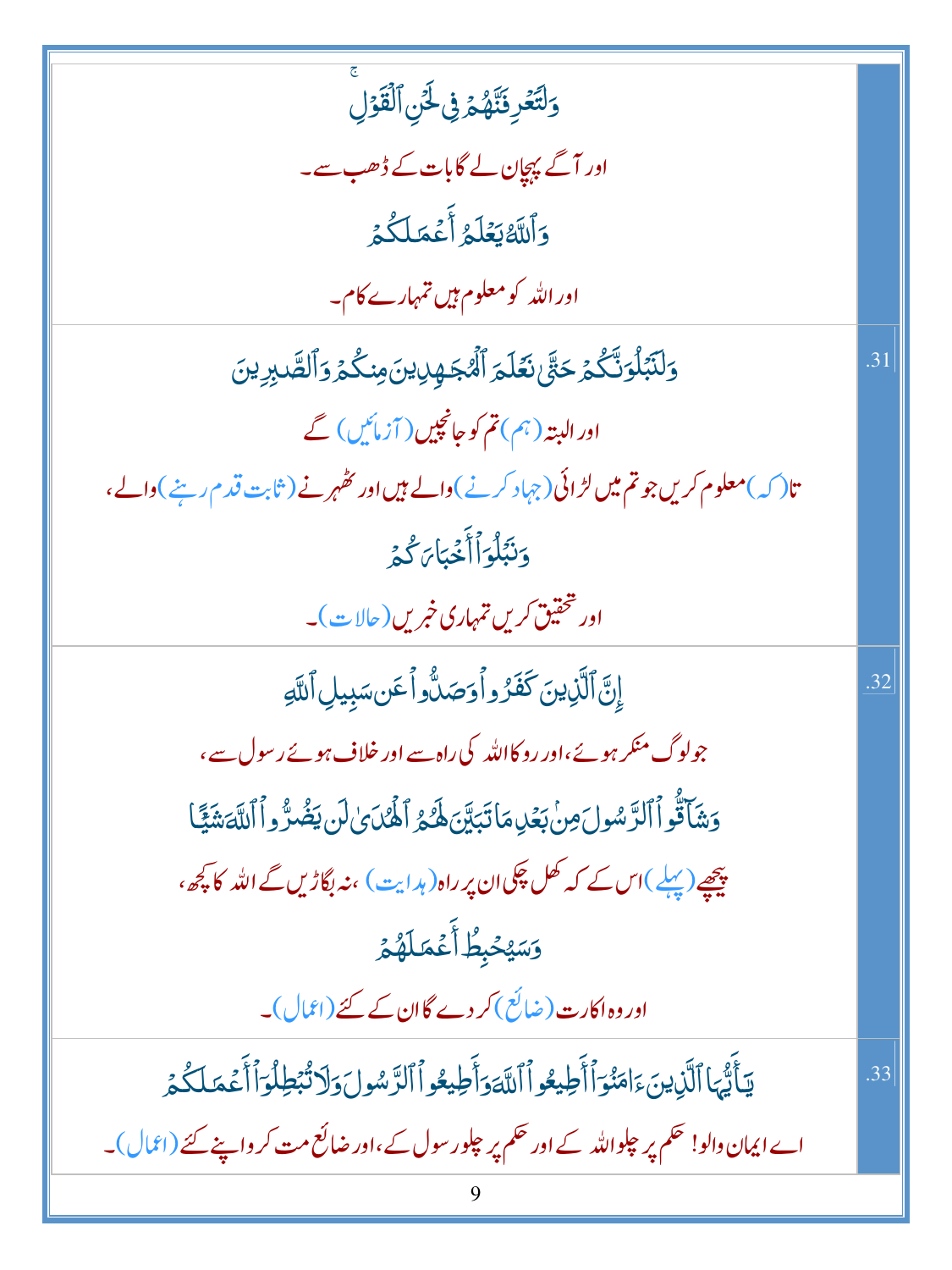| إِنَّ ٱلَّذِينَ كَفَرُواْوَصَلُّواْعَن سَبِيلِ ٱللَّهِ ثُمَّ مَانُواْوَهُمۡ كُفَّاءٌ فَلَن يَغۡفِرَ ٱللَّهُ هَٰمَ | .34 |
|-------------------------------------------------------------------------------------------------------------------|-----|
| جولوگ منکر ہوئے،اور روکااللہ کی راہ سے ، پھر مر گئے ،اور وہ منکر ہی رہے ،قوہر گزنہ بخشے گاان کواللہ۔              |     |
| فَلَا قَفِنُواْوَتَدَٰعُوَاْإِلَى ٱلسَّلْمِ وَأَنتُمُ ٱلْأَعَلَوُنَ                                               | .35 |
| سوتم بودے (ڈرپوک) نہ ہو جاؤاور پکارنے لگوصلح اور تم ہی رہوگے اوپر (غالب )۔                                        |     |
| اور اللہ تمہارے ساتھ ہے،اور نقصان نہ دے گاتم کو تمہارے کاموں میں۔                                                 |     |
| وَٱللَّهُمَعَكُمُ وَلَن يَبْرَكُمُ أَعۡمَلَكُمۡ                                                                   |     |
| إِنَّمَا ٱلْحَيَوٰةُ ٱلدُّنۡيَالَعِبَّ وَهَٰوَّ                                                                   | .36 |
| یہ دنیاکا جیناتو کھیل ہے اور تماشا۔                                                                               |     |
| وَإِن تُؤْمِنُواْوَتَتَّقُواْ يُؤْتِكُمْ أُجُو بَكُمُ وَلَا يَشَلَّكُمُ أَمُوَالِكُمُ                             |     |
| اور اگر تم یقین لاؤگے اور پچ چلوگے، دے گا تم کو تمہارے نیگ(ج)،اور نہ مانگے گا تم سے مال تمہارے۔                   |     |
| إِن يَشَلَّكُمُوهَافَيْخَفِكُمُ تَبْخَلُواْوَيُخْرِجُ أَضُغَنَكُمُ                                                | .37 |
| اگر مانگے تم سے وہ مال پھر تنگ کرے تو ( تم ) بخیل ہو جاؤاور کھول دے تمہارے دل کی خفگیاں ( بد نیتیاں )۔            |     |
| ۿٙٲۜٮ۬ؾ۠ؽۄڰٷ۠ٳۜڒٷڷۯٷۺٳڶؾ۠ڹڣؚۊ۠ۏٲڣۣ؊ڽؚۑڸٲڵڶڸۅڣؘۼڹٮػ۠ۄۺۜٙؾڹڂڵؖ                                                      | .38 |
| سنتے ہو تم لوگ! تم کوبلاتے ہیں کہ خرچ کر واللہ کی راہ میں۔ پھر تم میں کوئی ہے کہ نہیں دیتا۔                       |     |
| <b>ۯ<sup>ؚ</sup>ڡؘڹؾڹڂڶ؋ؘٳ۪٭ٞؖ</b> ڡؘٳؾڹڂڷٴٙڹٮ۠ۜڨٞڛڢۨ                                                             |     |
| اور جو کوئی نہ دے گا،سونہ دے گا آپ(خود)کو۔                                                                        |     |
|                                                                                                                   |     |